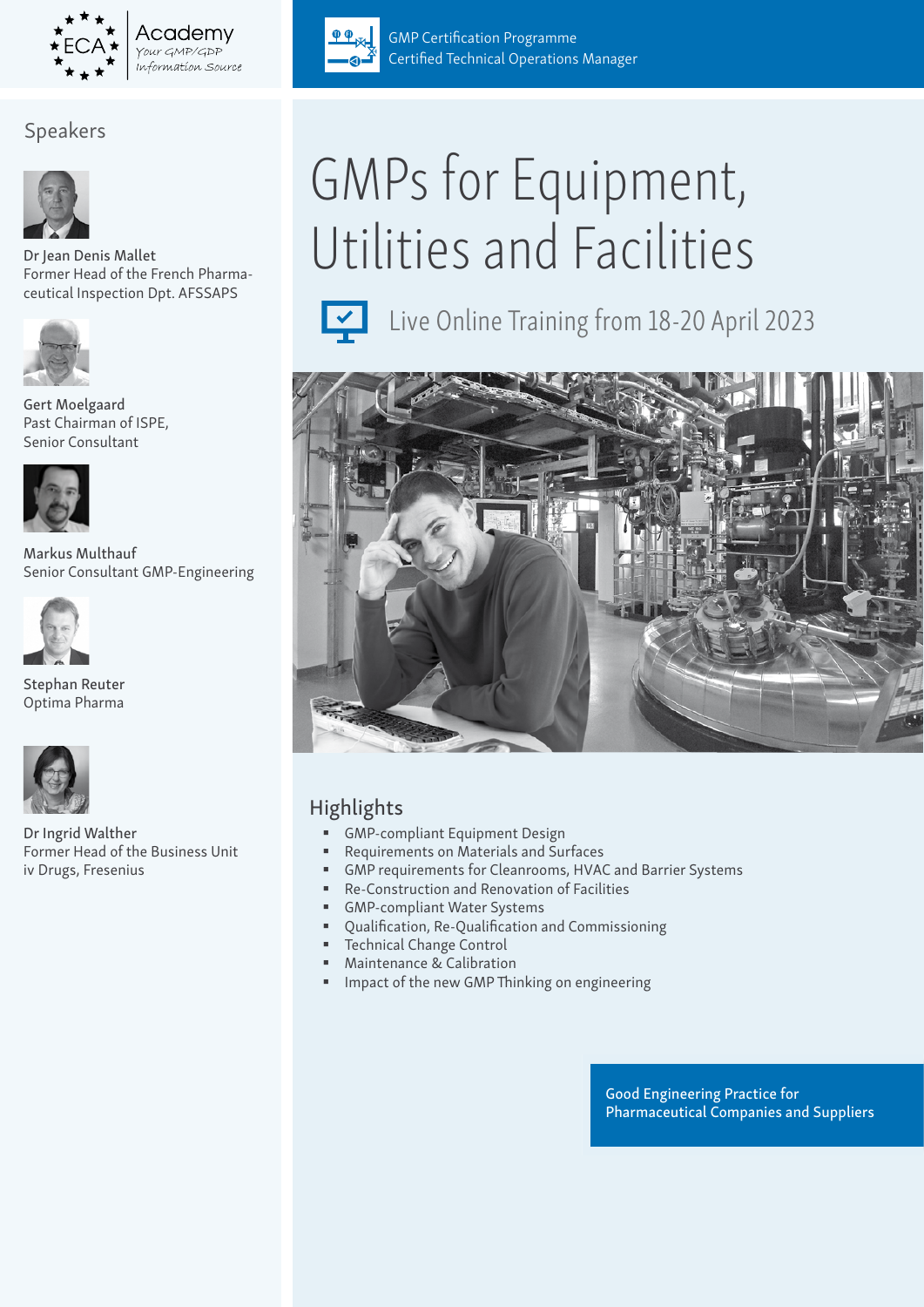# Objective

This course explains how the requirements laid down in the GMP and FDA regulations can be put into technological and engineering practice. The whole lifecycle from the design, the qualification and the maintenance of equipment is covered. The Annex 15 of the EU GMP Guide plays an important role here as well.

# Background

Technical compliance is a wide field, especially when taking into account the ICH framework which covers the whole lifecycle of pharmaceutical manufacturing.

It does not only mean to comply with regulatory guidelines but also with submissions and the technological state of the art, meaning ISO and other standards as well as accepted good practices in the pharmaceutical industry.

In this GMP course we want to focus on the main topics with regard to compliance in the technical environment:

#### Technical QA aspects

There are a number of quality assurance systems which are crucial for the technical units. Most important are changes and deviations (as they also can occur in technical environment) which have or might have a direct impact on the pharmaceutical material produced. And even more important is the validation system, where the qualification of equipment, utilities and facilities has to be part of.

#### GMP Facility & Re-Construction

Designing an appropriate layout belongs to this part as well as understanding what the GMP requirements for the cleanrooms and for the HVAC systems are, depending on the type of manufacture. Re-Construction during on-going manufacture is supreme discipline in this field.

#### GMP-compliant design of equipment

A GMP-compliant design of equipment is the basis for fulfilling the technical requirements. In this respect, engineering assumes a prominent role in ensuring the safety of medicinal products. In this context, the need for material certificates is often subject to discussion.

#### Validation / Qualification

Not only GMP regulations but also inspectors consider qualified equipment and validated processes as the prerequisites for producing pharmaceutical quality. The identification of the equipment that has to be qualified by means of a risk analysis is a crucial point. This field has now re-gained considerable attention as the regulations are changing: After FDA's new guide on validation (and process verification) also Annex 15 of the EU GMP Guide has been revised.

#### Routine Operation

Preventive maintenance in pharmaceutical production is an essential element of the Pharmaceutical Quality System. Systems for calibration & handling of repairs are of equal importance for maintaining the qualified state. That's why maintenance and calibration are parts of an efficient requalification system, besides the change control and deviation systems of course.

# Target Audience

This course is directed at staff in pharmaceutical engineering departments, at technicians, engineers, planners as well as plant constructors and equipment suppliers who are involved in tasks related to engineering work in a cGMP environment.

# Programme

#### QA systems with technical relevance

#### Part 1:

Change Control, Technical Changes and Marketing Authorisations

- Regulatory Requirements
- Identification of "Changes" What has to be handled under Change Control?
- CC-Workflow and pitfalls
- Change Management in Routine Operations vs. Project work
- Marketing Authorization Regulatory Affairs for Engineers

#### Part 2:

Deviations, CAPA & Malfunctions

- Deviations in the technical environment
- Documentation in logbook and higher-level systems
- **Evaluation of technical deviations**
- When does a deviation require CAPAs?
- Handling of alarms
- Correlation between changes, deviations, repairs and maintenance
- Examples

#### Risk Analysis

- Managing risks in the technical environment
- Project risks
- Equipment risks
- **Product risks**
- Risk management tools
- **Examples**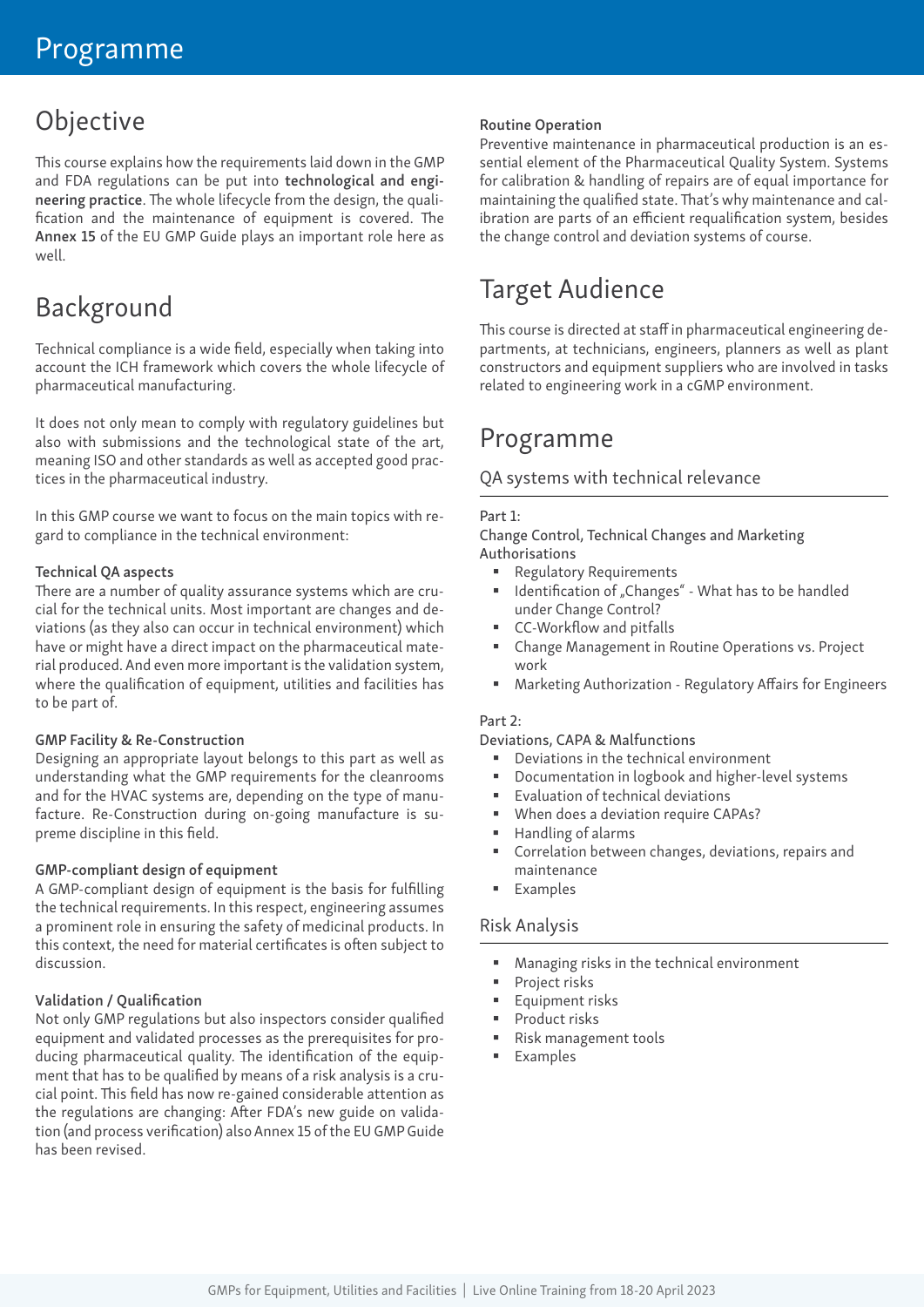# Qualification, Re-Qualification & Commissioning

- What to write in a URS & what not
- Using risk analysis from kick-off to routine operation
- Handling impact and non-impact systems
- From URS to PQ: step by step
- How to ensure traceability?
- System Verification / Validation
- Re-Qualification: How to..? And how often?
- Examples

#### Materials and Surfaces

- Which materials can be used and for what purpose? Stainless steel, plastics, polymers,…
- How smooth have surfaces to be? Roughness and structures of cleanable surfaces
- What are the requirements on welding?
- Effects of corrosion, failures, and damage

#### GMP-compliant equipment design

- Open and closed systems
- Overview on important construction details for sterile and non-sterile applications
- Design of gaskets and problems with gaskets
- **Allowed lubricants**
- Valves
- **Pumps**
- Examples of GMP-compliant equipment

## GMP Zone Concepts (sterile/non-sterile/highly potent)

- Basic GMP requirements for materials & pharmaceuticals handling
- Physical requirements (areas) vs Dynamic requirements (HVAC)
- Finding the correct requirements depending on the manufacturing operation
- Defining an appropriate layout and air lock concept
- Defining personnel & material flows
- Product vs Personnel Protection
- **Product Protection concepts, types of air flows**
- Avoiding Cross Contamination: the EMA idea
- The future of barrier systems (Isolator and RABS)

## GMP Class Requirements (HVAC and Barrier systems)

- Some HVAC system concepts (e.g. fresh air / recirculated air)
- Understanding the main parameters (volumes, pressure, cleanliness, etc.)
- GMP Classification and ISO standards, and their interaction
- The basics of air filtration and flushing air circulation
- Particle testing depending on the cleanroom zone
- Microbiological monitoring in a cleanroom
- Requirements on construction of floors, ceilings and walls
- Classification, Qualification, Requalification of Cleanrooms

## Upgrading, re-construction and renovation of facilities

- Required as built documentation to start
- What to consider in re-construction projects?
- How to protect the ongoing manufacturing operations Protection of products
	- Protection of equipment, rooms and HVAC
	- Flow concepts and control of external personnel
	- Access control, pest control, cleaning
	- Documentation of protective measures
- **Examples from recent projects**

# Pharmaceutical Water Systems

- Regulation basics
- Generation: Purified Water, WFI, Pure Steam
- Components: working principles and hazards (Softener, EDI, RO,...)
- Storage and Distribution concepts
- Sanitisation principles, avoidance of biofilms
- Automation, Instrumentation, Trending
- How to handle OOS in a water system

## Maintenance & Calibration

- Life-cycle model of pharmaceutical equipment
- How to set up and maintain a maintenance/calibration system
- Definition and control: frequencies, activities, tolerances, acceptance criteria, etc.
- Timing of activities
- Documentation & labeling
- Data integrity

# Impact of the new GMP Thinking on Engineering

- Impact of the new Annex 15
- State of validation / qualification in the US
- Impact of ASTM E 2500 on European projects
- Changes coming from ICH Q 8-10
- How to comply with EU and US requirements in technical projects
- Practical examples



Participants' comments:

#### *"Great course!"*

Peter Dalsgaard Mønsted, Region Sjælland Sygehusapoteket, Denmark

*"Very interesting course. Not too broad nor too specific. Good level of speakers / talks."* Dr Raf De Dier, Cilag AG, Switzerland

*"It was a pleasure to be present in this conference."* Sergio Guerreiro, Iberfar, Industria Farmaceutica SA, Portugal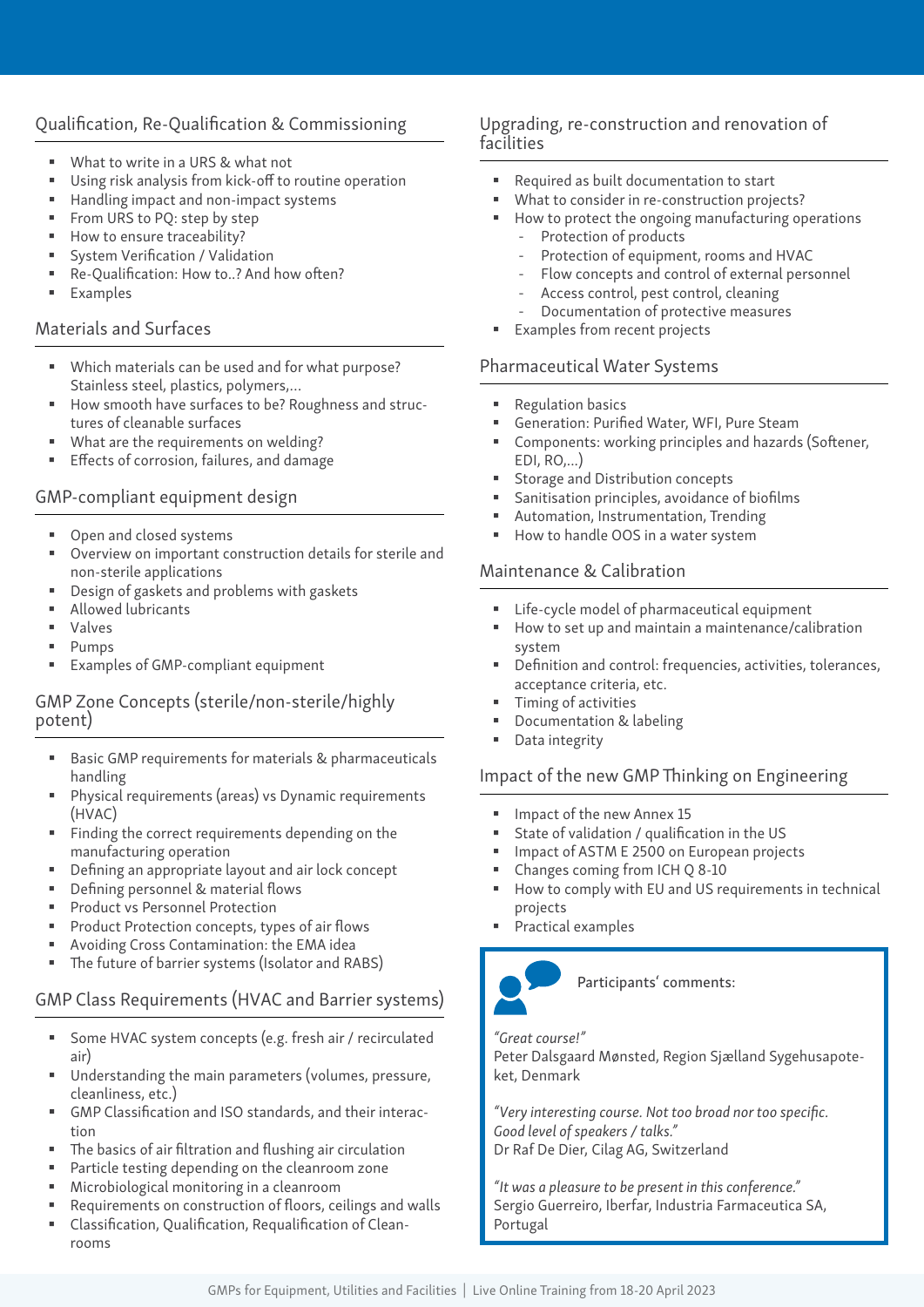# Speakers



Dr Jean-Denis Mallet Former head of the French Inspection Department AFSSAPS, Pharmaplan

Jean-Denis Mallet is a pharmacist. He was previously the Head of the Pharmaceutical and Cosmetics Inspection Department at the French Health Products Regulatory Agency (Afssaps=ANSM). He also used to work in or with the pharmaceutical industry during many years at various positions including Quality Assurance, Production Management, Engineering and GMP Consulting. He has also been auditor of the International Red Cross. He has been member of the ECA advisory board and works now for Pharmaplan.



Gert Moelgaard Past Chairman of ISPE, Senior Consultant, Moelgaard Consulting

Gert Moelgaard has been Vice President for Innovation & Business Development in NNE Pharmaplan. He has been working in the pharmaceutical industry since 1982 and has experience from a number of major engineering, automation and validation projects within pharmaceutical manufacturing. He has made international contributions in international conferences on automation, process validation, PAT and manufacturing excellence and has contributed to several books and technical guidelines. Now he is working in his own consultancy business.



Markus Multhauf Senior Consultant GMP-Engineering

Markus Multhauf studied process engineering (TH Karlsruhe). He worked for HOECHST and for plant construction companies like Waldner and Hager+Elsasser. At LSMW/M+W he was design engineer for utility systems and project manager for nine years. Then he was head engineer at Aeropharm (SANDOZ/Novartis). Since 2013 he is a freelancing engineer for pharmaceutical technology.



Stephan Reuter Optima Pharma

Stephan Reuter has more than 20 years experience in the pharmaceutical industry. He started his career in plant engineering for puremedia systems on the supplier site. He changed to the consulting business and has been Head of Engineering at Chemgineering were he was responsible for many pharma projects. He also worked for B.Braun in the position of the Global Head of Project Management. Now he is again working in the field of plant engineering and construction as the managing director at OPTIMA pharma.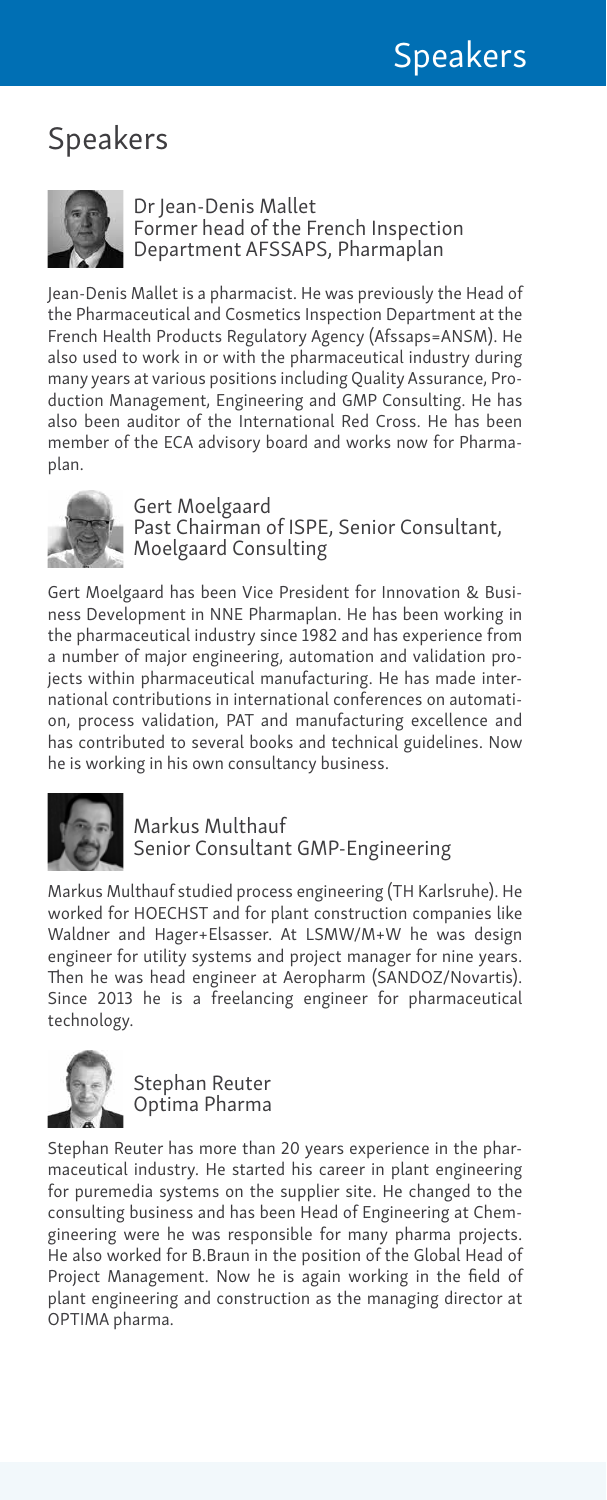

Dr Ingrid Walther Pharma Consulting Walther, Former Head of the Business Unit iv Drugs, Fresenius

Dr Walther joined Fresenius AG in 1986. She was employed in various positions and has long years of experience in the fields of research and development, quality assurance/quality control and the management of strategic projects. In 1997 she assumed a position as head of the Business Unit Validation and GMP Compliance at Pharmaplan GmbH. In a subsequent position at Pharmaplan, she became responsible for consulting projects and became COO. In 2007, she re-joined Fresenius, heading the business unit iv Drugs & Oncology. Since July 2009 she runs her own business as consultant.

## Your Benefits

Internationally Acknowledged Certificate from ECA Academy

The EU GMP Guide requires: "... All personnel should be aware of the principles of Good Manufacturing Practice that affect them and receive initial and continuing training,…". This is why you receive an acknowledged participant certificate, which lists the contents of the seminar in detail and with which you document your training.

CERTIFICATE FCA - Lab Codia Satespies - Measure PDA & FO Co.<br>Field J: Bell Singerchines and America PDA & FO Co.



This Training Course is recognized for the GMP/GDP Certification Scheme

Building on your education the ECA GMP/GDP certification programmes provide you with the appropriate supplement to acquire this qualification. This training course is the first element for your additional certification. Simply choose any three courses within the programme according to your professional interest. Your certificate is then valid for two years. To renew it, you can pick any training from the ECA courses and conferences list within that two-years period – allowing you to broaden your knowledge in GMP and GDP compliance. Please find more information at www.gmpcertification.org.